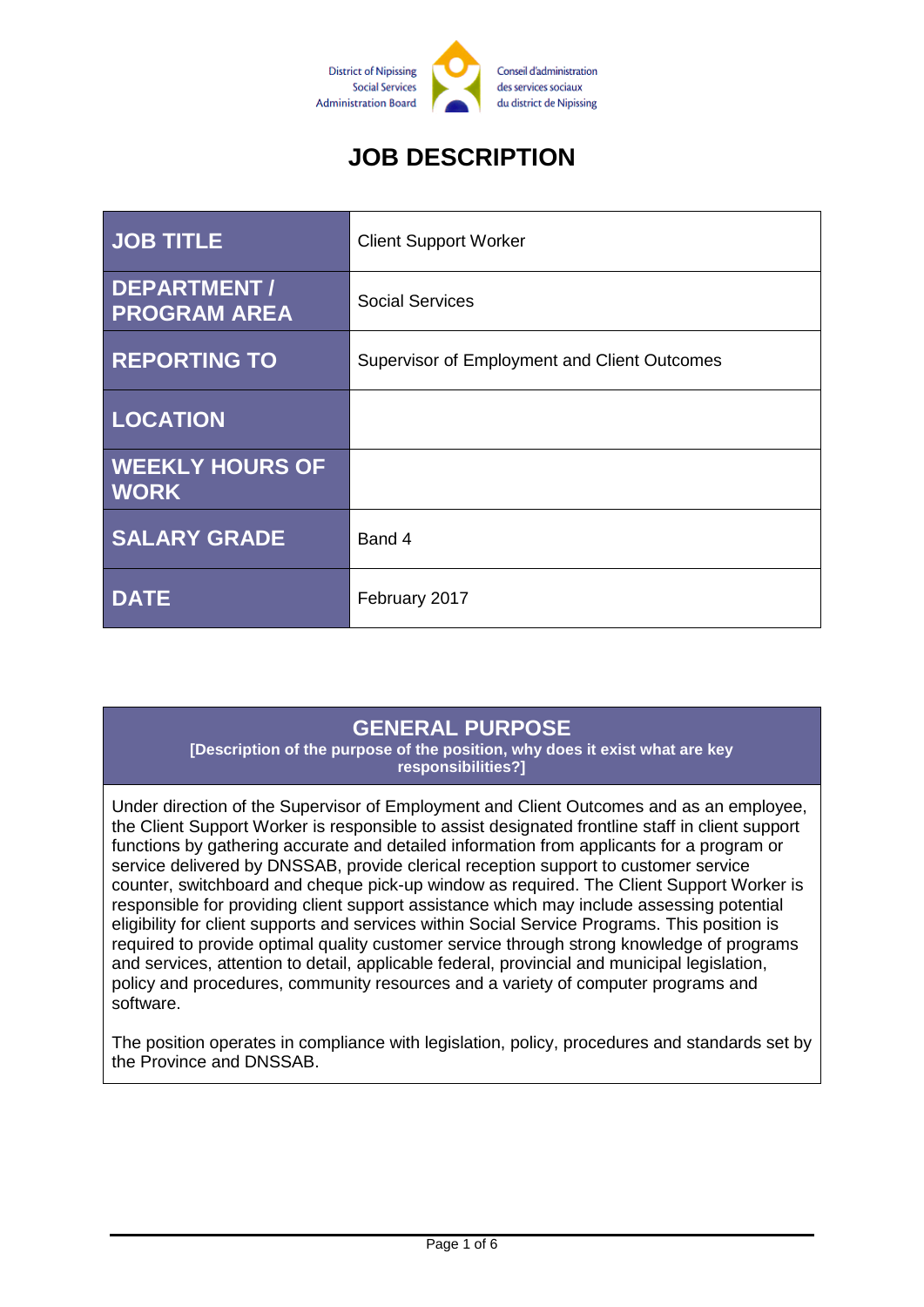### **KEY ACTIVITIES**

**[Name and list under each the key activities of the position and percentage estimate of time for each section.]**

| Receives calls and inquires from Social Service clientele and ensures<br>accurate assessment is completed to support the delivery of programs<br>within Social Services by:<br>Responding to client inquiries and resolving client services issues and<br>$\bullet$<br>concerns through assessment and response;<br>Referring to appropriate Social Services staff and other service<br>$\bullet$<br>providers for more complex inquiries or urgent matters;<br>Receiving and processing client reporting documents as directed and<br>$\bullet$<br>updating case notes and files;<br>Generating payment requests as directed from front line staff;<br>$\bullet$<br>distributing manual cheques, near cash items, drug cards as directed<br>and recording distribution;<br>Verifying documentation for discrepancies and errors and referring<br>$\bullet$<br>these to appropriate staff;<br>Responsible for assigning, receiving and sending incoming and<br>$\bullet$<br>outgoing file transfers between CMSM/DNSSAB'S and local offices;<br>Preparing necessary letters, memos, forms and reports as required;<br>٠<br>Assisting front line workers in making client contact or client follow up<br>as required. | 50% |
|----------------------------------------------------------------------------------------------------------------------------------------------------------------------------------------------------------------------------------------------------------------------------------------------------------------------------------------------------------------------------------------------------------------------------------------------------------------------------------------------------------------------------------------------------------------------------------------------------------------------------------------------------------------------------------------------------------------------------------------------------------------------------------------------------------------------------------------------------------------------------------------------------------------------------------------------------------------------------------------------------------------------------------------------------------------------------------------------------------------------------------------------------------------------------------------------------------------------|-----|
| Determination of potential eligibility or potential ineligibility for supports<br>by:<br>Collecting personal information to determine if the applicant's<br>circumstances fall within the eligibility criteria described in the<br>provincial and municipal legislation, policy and procedures;<br>Attention to detail required when reviewing identification and required<br>$\bullet$<br>documentation for benefit/information pick up/release;<br>Liaise with front line staff, provide accurate information and<br>$\bullet$<br>assessment to request approval to follow through with decision to<br>approve or offer referral to alternate program or community partner;<br>Communicating to the applicant any required or missing<br>documentation to meet legislative requirements and adding such<br>information into the technology data base;<br>Monitoring receipt of funds for repayment, reimbursement and<br>processing of all cash and cheques received and issuing receipts;<br>Processing payments, verifying documentation, distributing vouchers,<br>bus passes, cheques and near cash items as required.                                                                                         |     |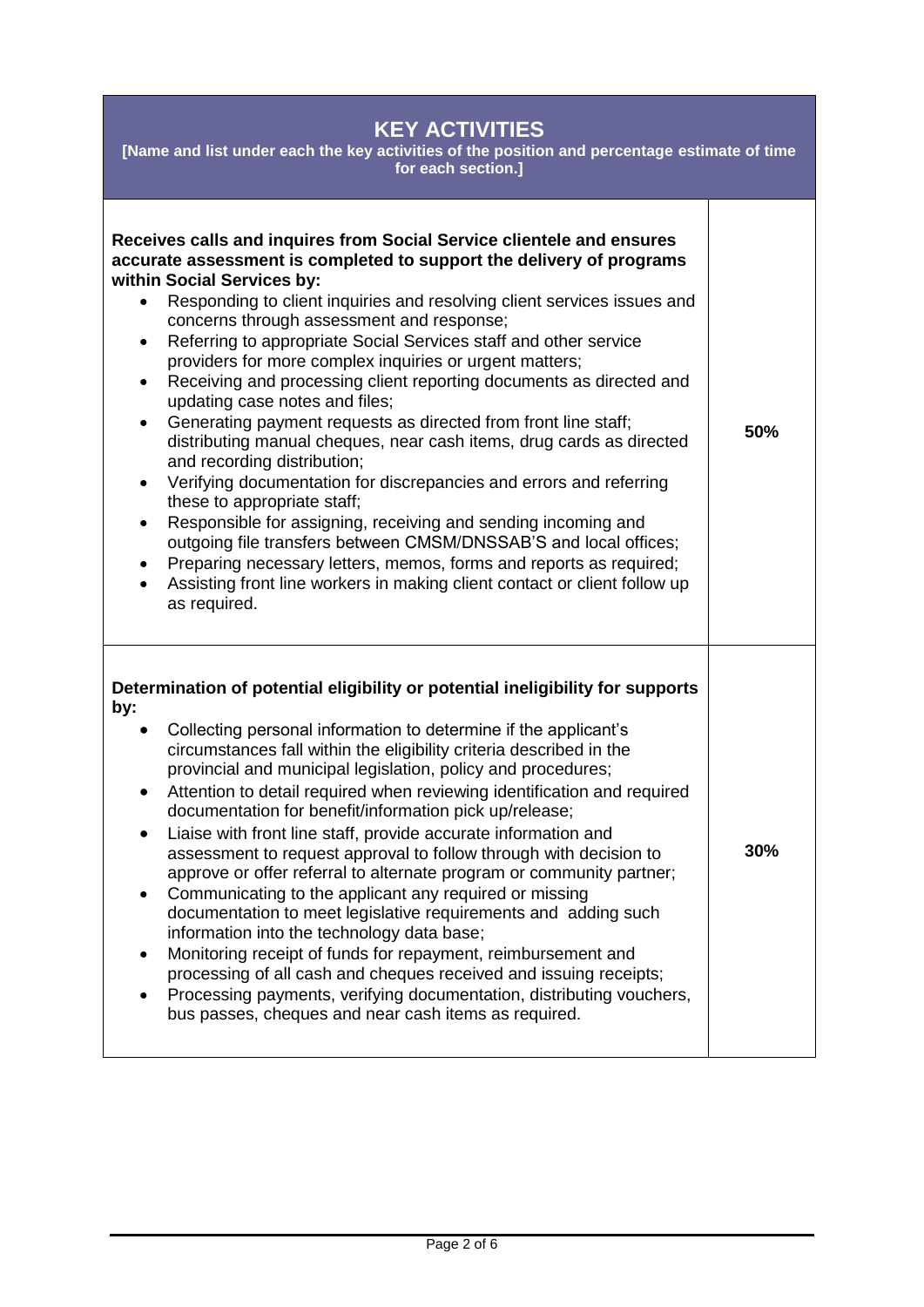| <b>Provides optimum quality Customer Support Service to promote</b><br>effective and efficient delivery of programs and services within Social<br>Services by:<br>Ensuring responses are accurate and potential eligibility decisions are<br>$\bullet$<br>consistent with the legislative requirements;<br>Working effectively and efficiently with front line staff and peers to<br>$\bullet$<br>promote organizational team work;<br>Maintaining an attitude of service excellence by responding efficiently<br>$\bullet$<br>and effectively to clients' needs;<br>Verifying client needs by asking probing questions, and responding with<br>$\bullet$<br>respect and professionalism;<br>Using customer-friendly language, supportive words and an empathetic<br>$\bullet$<br>tone of voice and avoiding the use of acronyms;<br>Managing challenging applicants with care by utilizing conflict-resolution<br>$\bullet$<br>skills to resolve issues prior to reaching escalation;<br>Identifying applicants who may be in crisis and responding to the needs<br>of a vulnerable client population dealing with personal and/or sensitive<br>issues (e.g. victims of violence, health related crisis, applicants pending<br>evictions, applicants suffering from mental health and addictions issues,<br>vulnerable youth 17 and 17 years of age, homelessness, victims of<br>disaster etc);<br>Maintain relevant updates on Federal, Provincial and Municipal<br>legislation, regulation, practices, policy and procedure;<br>Create an accurate and detailed electronic record of the telephone/in-<br>person interaction using appropriate technology;<br>Follow safety procedures and scheduling requirements when dealing<br>$\bullet$<br>with verbally abusive/aggressive applicants by creating service delivery<br>and /or safety cautions in the records;<br>Working cooperatively as part of a team in support of Case<br>Management within all DNSSAB programs;<br>Performing other duties as required. | 20% |
|------------------------------------------------------------------------------------------------------------------------------------------------------------------------------------------------------------------------------------------------------------------------------------------------------------------------------------------------------------------------------------------------------------------------------------------------------------------------------------------------------------------------------------------------------------------------------------------------------------------------------------------------------------------------------------------------------------------------------------------------------------------------------------------------------------------------------------------------------------------------------------------------------------------------------------------------------------------------------------------------------------------------------------------------------------------------------------------------------------------------------------------------------------------------------------------------------------------------------------------------------------------------------------------------------------------------------------------------------------------------------------------------------------------------------------------------------------------------------------------------------------------------------------------------------------------------------------------------------------------------------------------------------------------------------------------------------------------------------------------------------------------------------------------------------------------------------------------------------------------------------------------------------------------------------------------------------------------------------------------------------------------------|-----|
| As a DNSSAB employee, the position is responsible for creating,<br>maintaining and actively participating in a respectful workplace, that is<br>free of all forms of harassment, discrimination and violence.                                                                                                                                                                                                                                                                                                                                                                                                                                                                                                                                                                                                                                                                                                                                                                                                                                                                                                                                                                                                                                                                                                                                                                                                                                                                                                                                                                                                                                                                                                                                                                                                                                                                                                                                                                                                          |     |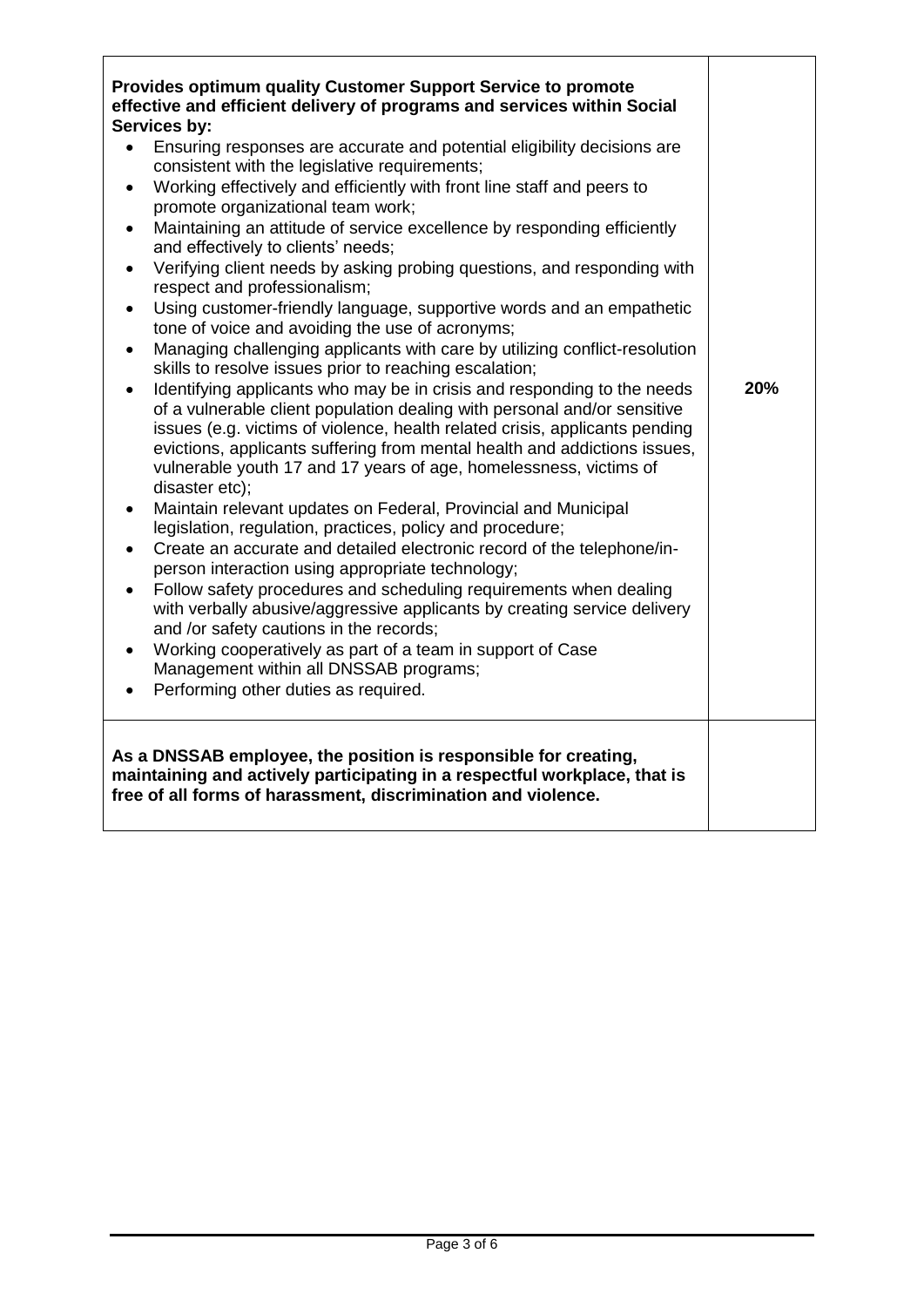# **QUALIFICATIONS**

- Post-secondary Diploma in Social Services, Human Services or related field or acceptable combination of education and experience;
- Two (2) years' experience in a front-line role in a human services environment, preferably in a social service setting;
- Comprehensive knowledge of applicable Federal, Provincial and Municipal Legislation, policy, procedures and programs within DNSSAB;
- General knowledge of special needs/requirements of client populations accessing programs and services delivered by DNSSAB;
- General knowledge of the full range of community resources;
- Detail oriented with keen observation skills;
- High-level proficiency in desktop applications including Microsoft Office Suite;
- Ability to interpret and explain legislation, policy and procedures;
- Ability to communicate effectively and tactfully both oral and written;
- Ability to work in a stressful, fast-paced environment and recognize emergency situations;
- A valid Ontario Driver's License and a vehicle available for use on the job.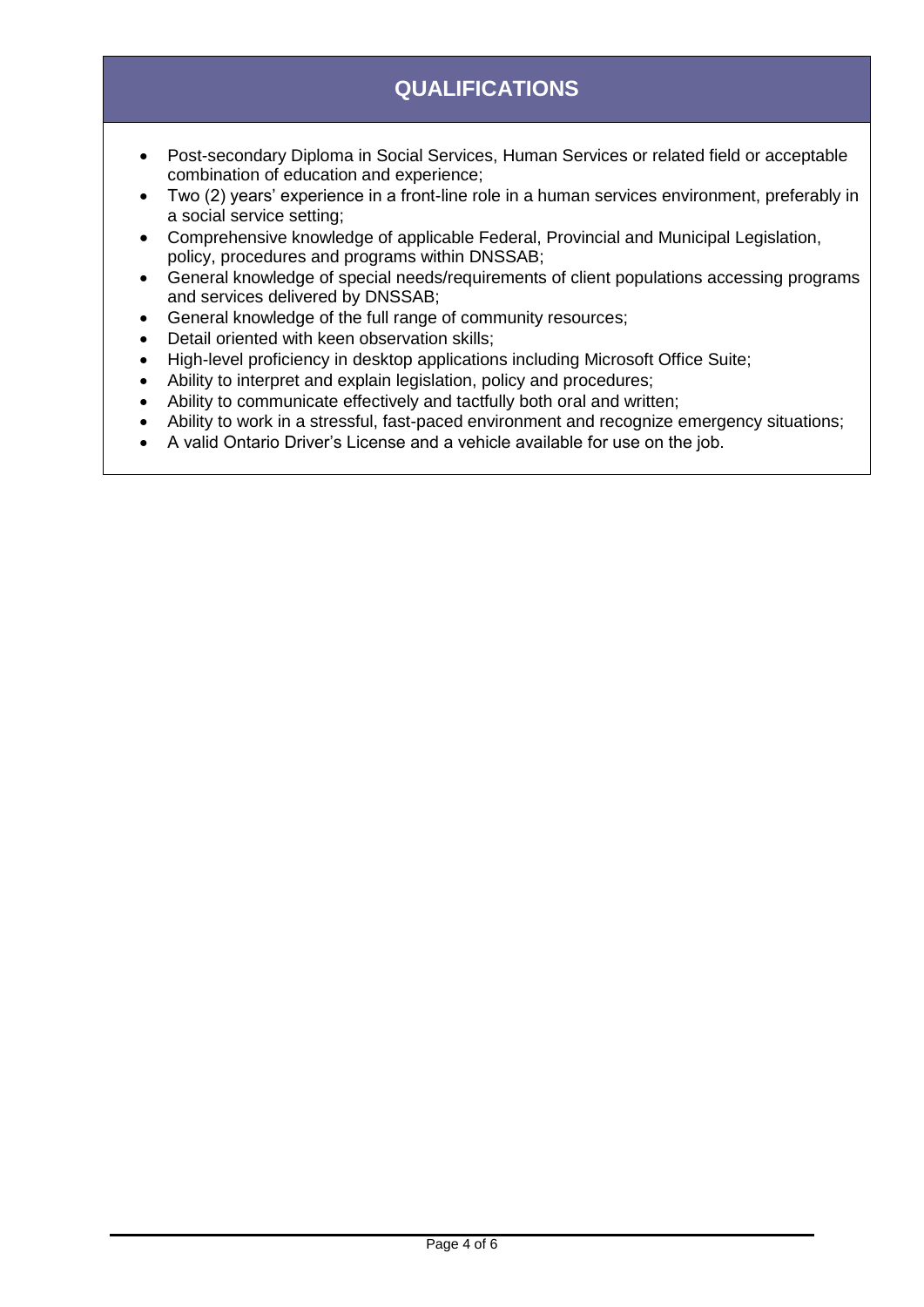## **COMPENSABLE FACTORS**

#### **KNOWLEDGE**

**[This subfactor measures the general knowledge and specialized or vocational training necessary to perform the job duties in a satisfactory manner and has no relationship to the academic achievement of an employee. The degree levels are normally expressed in terms of formal education or equivalent. Similar levels of achievement can be obtained through related experience, courses or self-improvement.]**

Undergraduate level (College) - Two years or equivalent.

#### **EXPERIENCE**

**[Should be considered when the degrees of knowledge are established. It serves as a scale of measurement for the amount of practical experience that an average individual having the appropriate theoretical knowledge, specific education and specialized training, would require to be able to perform the job duties.]**

Over two years, up to and including four years.

### **JUDGEMENT**

**[Measures the choice of action required in applying methods, procedures, or policies to complete the tasks.]**

The job requires the application of established methods or procedures. Work may involve a choice of methods.

#### **MENTAL EFFORT**

**[Measures the period of time wherein mental, visual and/or aural attentiveness is required on the job. Both the frequency and duration of the effort are to be considered.]**

Continuous periods of short duration.

#### **PHYSICAL ACTIVITY**

**[Measures the physical activity by the type and duration required to perform the duties.]**

Light activity of intermediate duration.

#### **DEXTERITY**

**[Measures the level of dexterity required by a job. The levels of manual dexterity are determined by considering the elements of speed and/or accurate hand/eye (or hand/foot) coordination. Movements can be either fine or coarse.]**

Employee is required to perform tasks that demand the accurate co-ordination of coarse movements, where speed is a secondary consideration.